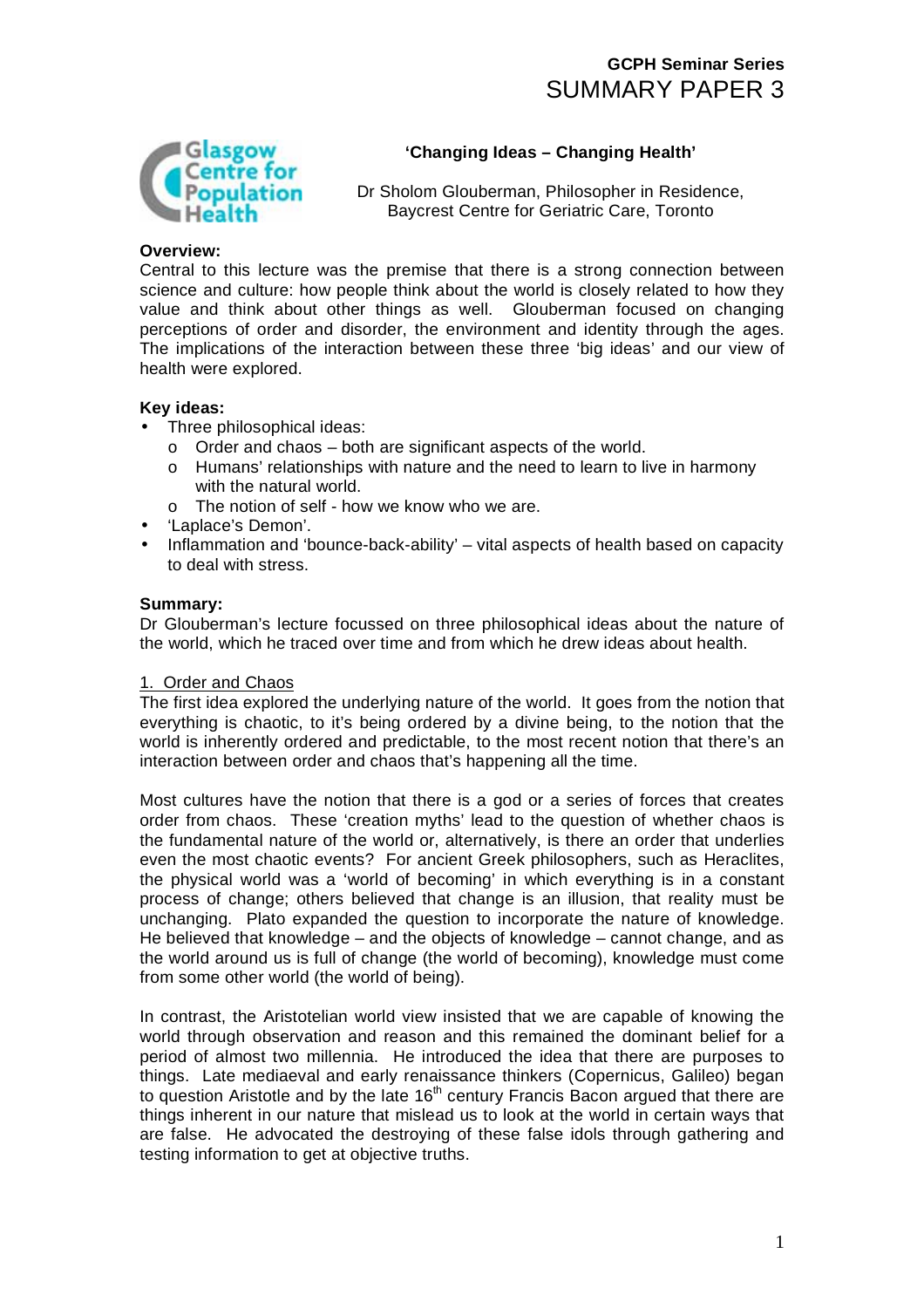# **GCPH Seminar Series**  SUMMARY PAPER 3

By the  $17<sup>th</sup>$  century, philosophers like Descartes began to see the world as a physical mechanism that can be understood with a high degree of certainty. This notion was strengthened by the Newtonian view of the world. In the early  $19<sup>th</sup>$  century, Simon Laplace set out to complete Newton's work and introduced an idea of an all-knowing being, now referred to as 'Laplace's demon'. Glouberman suggested that we all believe something like this: that if only we had all the laws of nature right, and if only we had all the information, then we could figure everything out. Latterly, many have demonstrated that Laplace's theory cannot be defended and today we accept both order and chaos as significant aspects of the natural world. We know that there are lots of non-forecastable phenomena.

#### 2. How Humans Relate to Nature

Paganistic belief placed humans as one element of nature. Everything had spirits. Everything had a soul. Later, in mediaeval society humans were placed at the top of the hierarchy of living things created by God, just below angels. In the  $17<sup>th</sup>$  century, Baconian ideas (further developed by Hobbes), about taming nature for human ends suggested the possibility of control over nature, and scientific advance began to be seen as a solution to the problems that occur in nature. In the  $20<sup>th</sup>$  century a sense that it was necessary to live in harmony with nature arose and Rachel Carson's book 'Silent Spring' (1962) marked a major shift in public attitudes towards a respect for nature. Today our understanding involves both views: that humans and science can tame nature, with beneficial effects, and that although humans are special in many ways, we must learn to live in harmony with nature or face extinction.

#### 3. The Notion of Self

In primitive societies individuals identified themselves in terms of their relationships with others. The Ancient Greeks looked at self in a political context with Aristotle's declaration that the goal of a person is to lead a good life, which was thought to be dependent on one's place in society and how one uses that place. In the mediaeval period the notion of the independent self emerged, personal identity becoming distinct from family, social position, and so on. Descartes, in the  $17<sup>th</sup>$  century, distinguished mind and body as distinct substances. He believed that we have direct access to our minds from which it follows that we know who we are ("I think therefore I am"). The notion of self moved from being entirely external to being almost entirely internal. Most recently there has been a reintegration of individuals and their social (and physical) environment and today the individual is emergent from multiple connections with a rich sense of individuality.

### Impact of Changing Views

Views on health from Ancient Greek times to the  $17<sup>th</sup>$  century are summarised in the table below.

| <b>Four Metaphors for Health</b> |                             |                                |                              |
|----------------------------------|-----------------------------|--------------------------------|------------------------------|
| Time period                      | <b>Metaphor</b>             | <b>Health</b>                  | <b>Medicine</b>              |
| From Ancient Greece for          | Four Humours                | Balance of humours             | Rebalance through lifestyle, |
| almost 2000 years                | (Aristotle, Galen)          |                                | cupping, purging, bleeding   |
| Mediaeval period                 | Garden of Eden <sup>'</sup> | No pain, no sickness, no aging | Unnecessary                  |
| Renaissance                      | Chemical Processor          | Proper processing occurs       | Add some chemicals,          |
|                                  | (Paracelsus)                |                                | counteract others            |
| $17th$ century                   | Machine                     | Smooth running                 | Adjust mechanisms through    |
|                                  | (Descartes)                 |                                | surgical or chemical         |
|                                  |                             |                                | intervention                 |

 $\overline{a}$ <sup>i</sup> Glouberman noted that the WHO definition of health as "a complete state of physical, mental and social well-being" is typically Edenic and suggests that, in fact, no one is truly healthy.